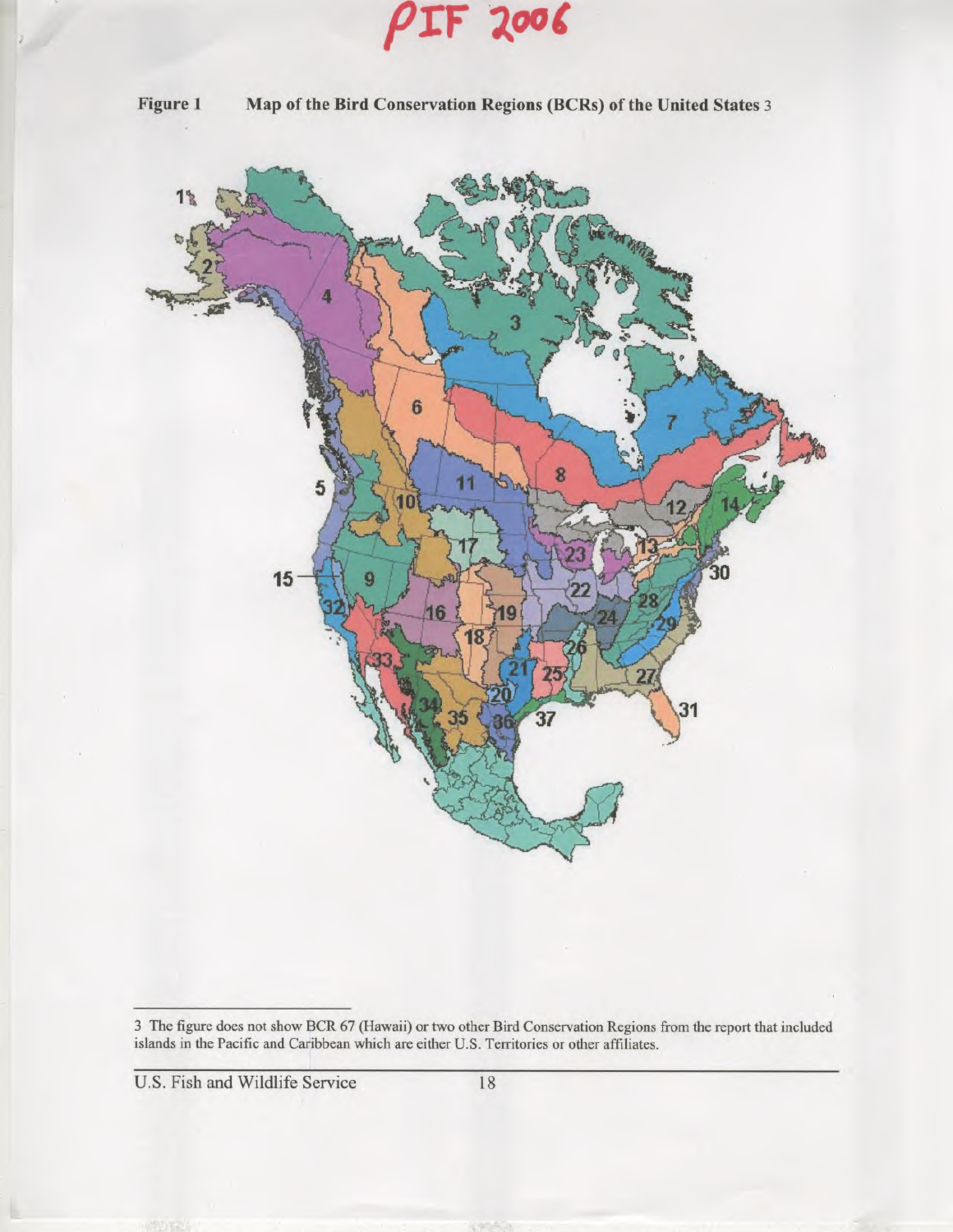Mexican Highlands, Physiographic Area 81 - Executive Summary Page 1 of 3



http://www.partnersinflight.org/bcps/pl 81 sum.htm 7/1/2010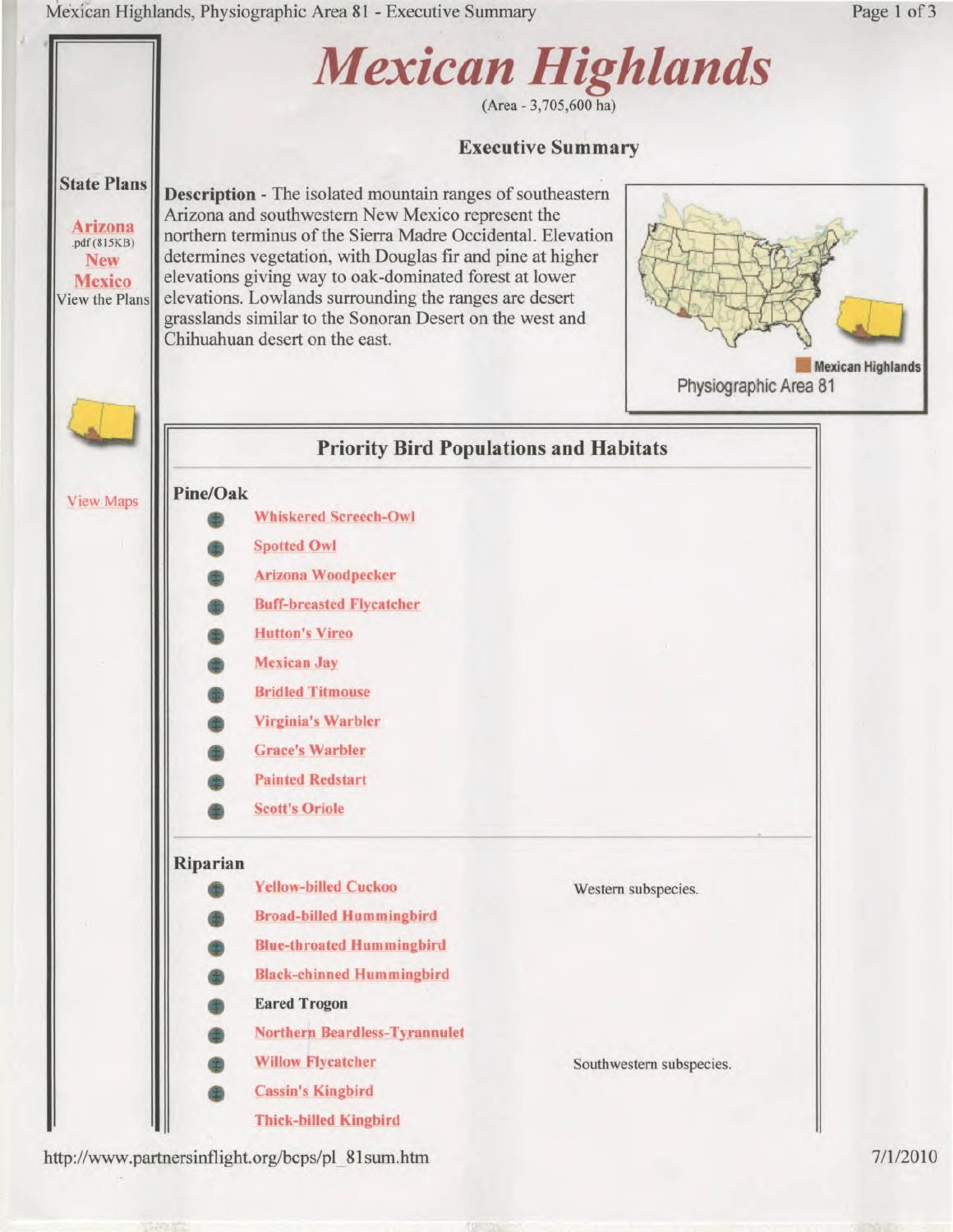Mexican Highlands, Physiographic Area 81 - Executive Summary Page 2 of 3



## **Desert grassland**

http://www.partnersinflight.org/bcps/pl\_81 sum.htm 7/1/2010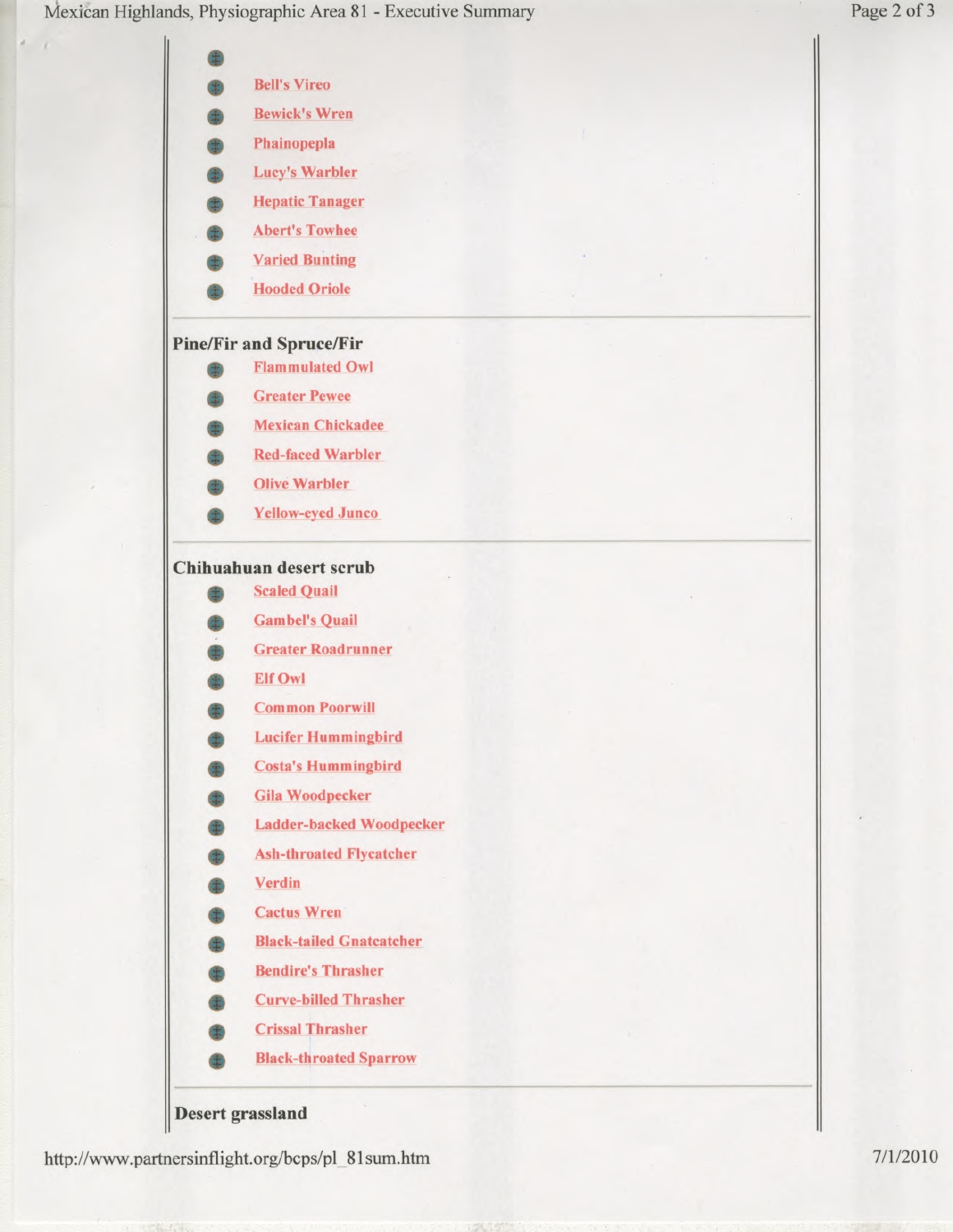Mexican Highlands, Physiographic Area 81 - Executive Summary Page 3 of 3



**Conservation recommendations and needs -** A large percentage of the area is publicly owned, particularly at higher elevations. Conservation issues are water use, urban development, overgrazing, and recreation. Because this is the northern tip of a system that extends far south of the border, coordination with Mexico regarding priorities, management, and protection is advisable. In the United States, much of the higher elevation habitats in this physiographic area are publicly owned. **In** those areas, maintenance of the grass-forb woodland understory, often through use of low-intensity fire, can help improve bird habitat as well as reducing the likelihood of catastrophic fires. There is some evidence that bird watchers, through use of tapes and intrusion into territories, have negatively affected some birds. This may be a minor problem, but nevertheless birders should be encourage to observe birder ethics. In lower elevations, riparian strips should be managed for maintenance of multiple levels of vegetation and cottonwood recruitment. Maintenance of core areas of grassland for breeding and wintering species in the face of "ranchette" development is a high priority conservation need.



Please send comments to: Carol Beardmore, PIF Western Regional Coordinator cbeardmore@gf.state.az.us



http://www.partnersinflight.org/bcps/pl 81sum.htm 7/1/2010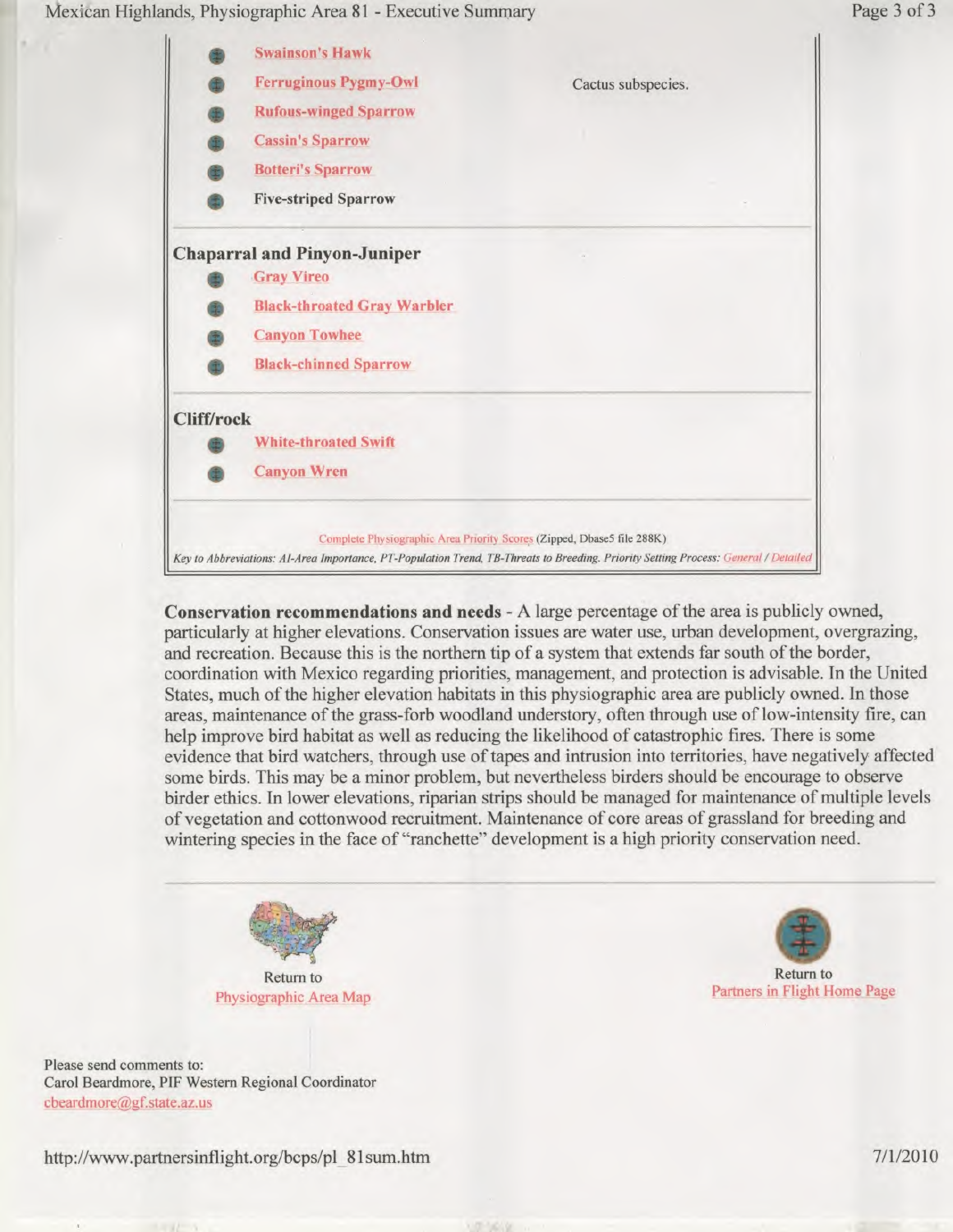

http://www.partnersinflight.org/bcps/pl 82sum.htm 7/1/2010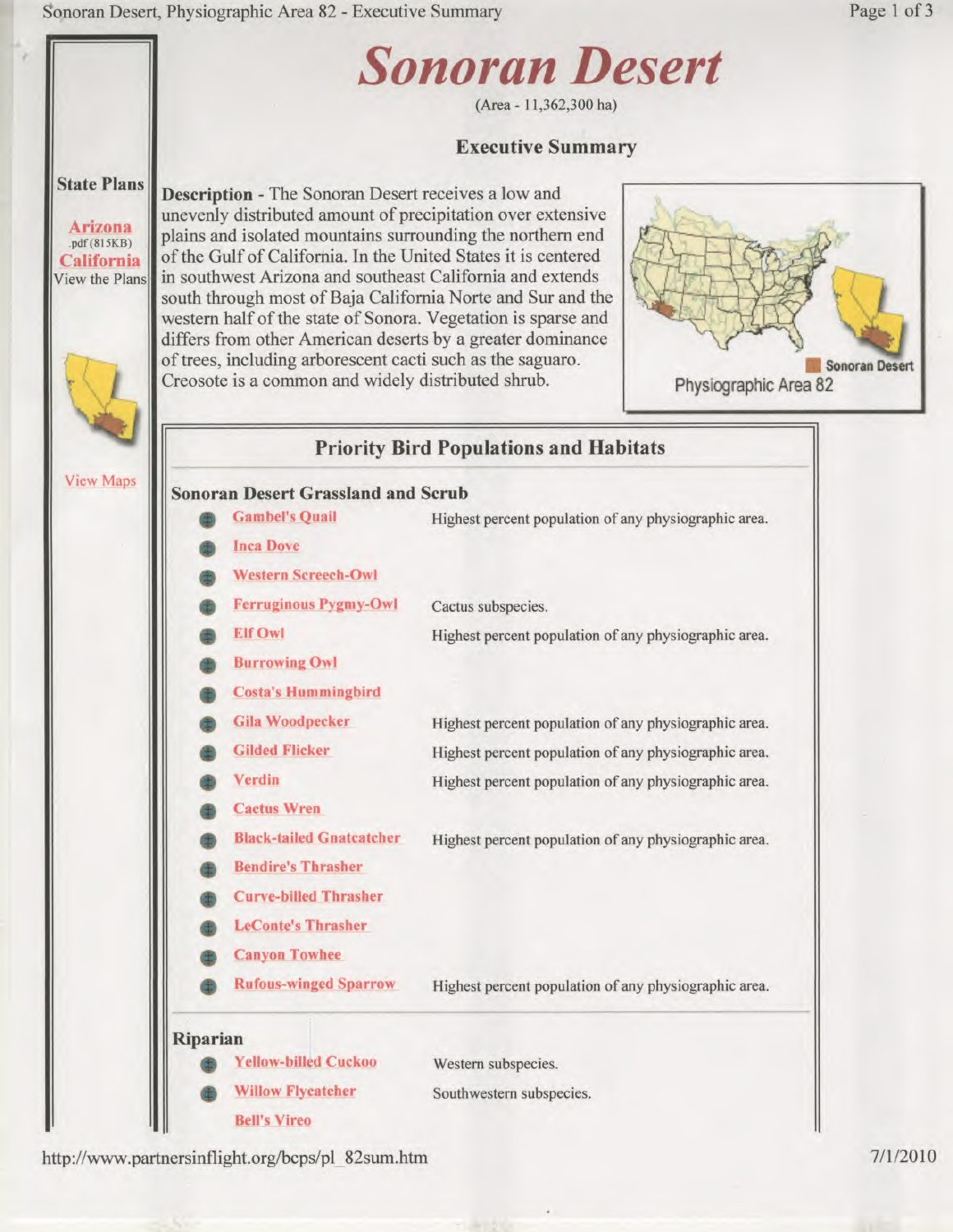



**Conservation recommendations and needs -** Grazing, water use, fire, and increasing human populations are among the notable conservation issues in the Sonoran Desert.

Riparian forests and woodlands are the most severely threatened habitat type in this physiographic area. Dams, water diversions, clearing for agriculture or development, and grazing are among the pressures on riparian strips, and birds dependent on these systems have declined significantly as a result. Conservation objectives focus on Common Black-Hawk, Yellow-billed Cuckoo, Willow Flycatcher, and Lucy's Warbler. The varying needs of these four species, in combination, capture the ecological processes that should support the entire riparian avifauna. Existing quality habitat must be maintained for each of these birds and significant additional areas restored to ensure health of populations. This riparian habitat also supports many wintering temperate migrants and is key habitat for in-transit migrants moving through the Sonoran Desert.

The vast majority of priority birds in this system breed in Sonoran Desertscrub habitat. In some cases, particularly in Arizona, large areas of this habitat have been developed for human occupation, driving out many of the more sensitive birds. With the spread of invasive non-native grasses that can serve as better fuel than bare ground, the incidence of fire in this habitat has increased. Native plants are not fire-adapted, and fire-induced changes in the plant community may be harming some bird populations. Grazing, particularly by feral burros, may also be altering vegetative structure and thus the bird community. Maintaining large saguaros and other key components of native vegetation over large areas is an important recommendation.

Sonoran Desert Grasslands are fire-adapted features of some of the larger plains and river valleys of this area that have been seriously reduced largely due to grazing. Birds negatively affected by this change include the Rufous-winged Sparrow and the Masked subspecies of Northern Bobwhite. Maintenance of core remnant grasslands and restoration of additional areas through improved grazing regimes is a high conservation priority.